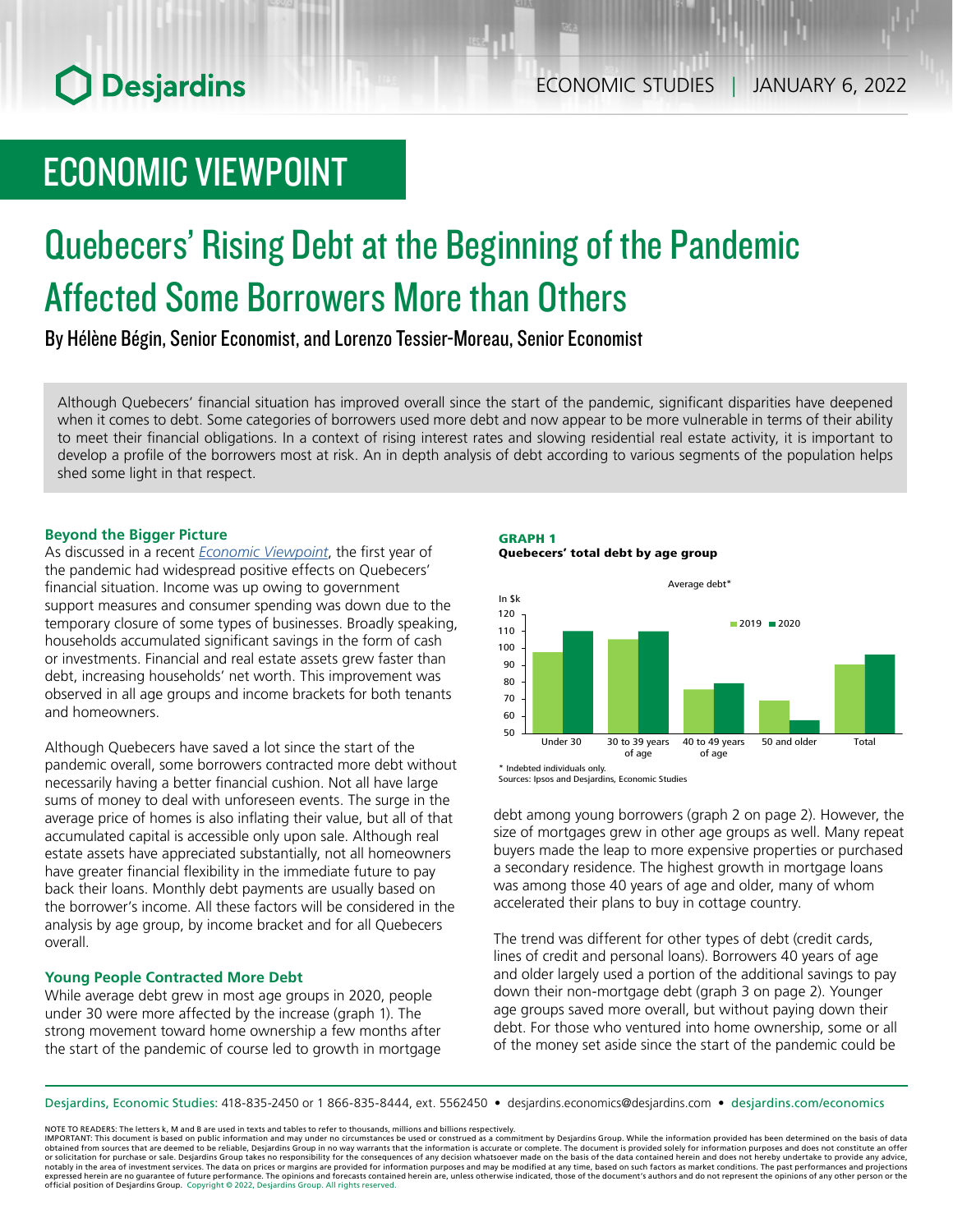## GRAPH 2





Sources: Ipsos and Desjardins, Economic Studies

# GRAPH 3

### Quebecers' consumer debt by age group



used as a down payment. According to a [recent report](https://economics.cibccm.com/cds?id=9dc124d8-9764-4c1d-83b4-9e89a5d568b8&flag=E), many first-time home buyers also received financial help from their parents.

In short, people under 30 saw an increase in both their mortgage debt and other types of loans in 2020. This is in line with the early stage of financial life. Young people usually have lower incomes, a more limited ability to save and sometimes student debts to pay back. Expenses add up as well: buying or renting their first car, buying durable goods to furnish their home and, in some instances, buying a property. Therefore, debt at the beginning of adult life is expected to be higher than it is for those further along in the life cycle, who have higher incomes and lower borrowings because they have paid them down over the years.

# **Debt Ratio**

The amount of debt relative to income is a way of identifying categories of borrowers who seem most at risk. This indicator, the debt ratio, does have its limits, however. Debt repayment typically spans a number of years, which makes the comparison with annual income imperfect. Aside from the ratio itself, its recent developments give rise to some observations. The year 2020 was a peculiar one because income grew to a

greater extent, overall, than total loans, such that the debt ratio decreased. However, the situation was not widespread for all age groups.

Those under 30 saw their debt rise faster than their income in 2020, which may have weakened the financial situation of many in that age group. As a matter of fact, the ratio of total debt to income rose only in this group in 2020 (graph 4). Although loans increased for other age groups, faster income growth more than made up for this and the debt ratio dropped significantly. Those 50 years of age and older saw their loans fall considerably and had a markedly lower debt-to-income ratio than the others. According to this barometer, young people under 30 are generally more financially vulnerable than they were before the start of the pandemic. For the others, the situation has improved. However, other factors come into play in making an assessment.

## GRAPH 4

#### Quebecers' debt ratio decreased at the beginning of the pandemic, except people under 30





Sources: Ipsos and Desjardins, Economic Stud

### **Repayment Capacity**

It turns out that the weight of monthly payments relative to income is much more telling than the classic debt ratio. This indicator, the debt service ratio (DSR), is more comprehensive because it takes into account both the principal and interest to be repaid every month as well as the borrower's income. Data by age group are not available for 2019, however, which prevents us from assessing the impact of the pandemic. Unsurprisingly, monthly debt repayment takes up a much larger share of young borrowers' income, but then decreases with age (graph 5 on page 3). At first glance, those under 30 therefore appear to be more vulnerable to unforeseen events.

However, other factors must be considered, including disposable cash in chequing and savings accounts and some types of investments that can be easily drawn. Consequently, it is not just the debt ratio and the DSR that influence the degree of financial vulnerability. The value of financial assets can be decisive, but real estate assets have little effect on borrowers' financial flexibility to repay their debt. The paid-up capital and the value of the capital gain are only accessible once the residence is sold.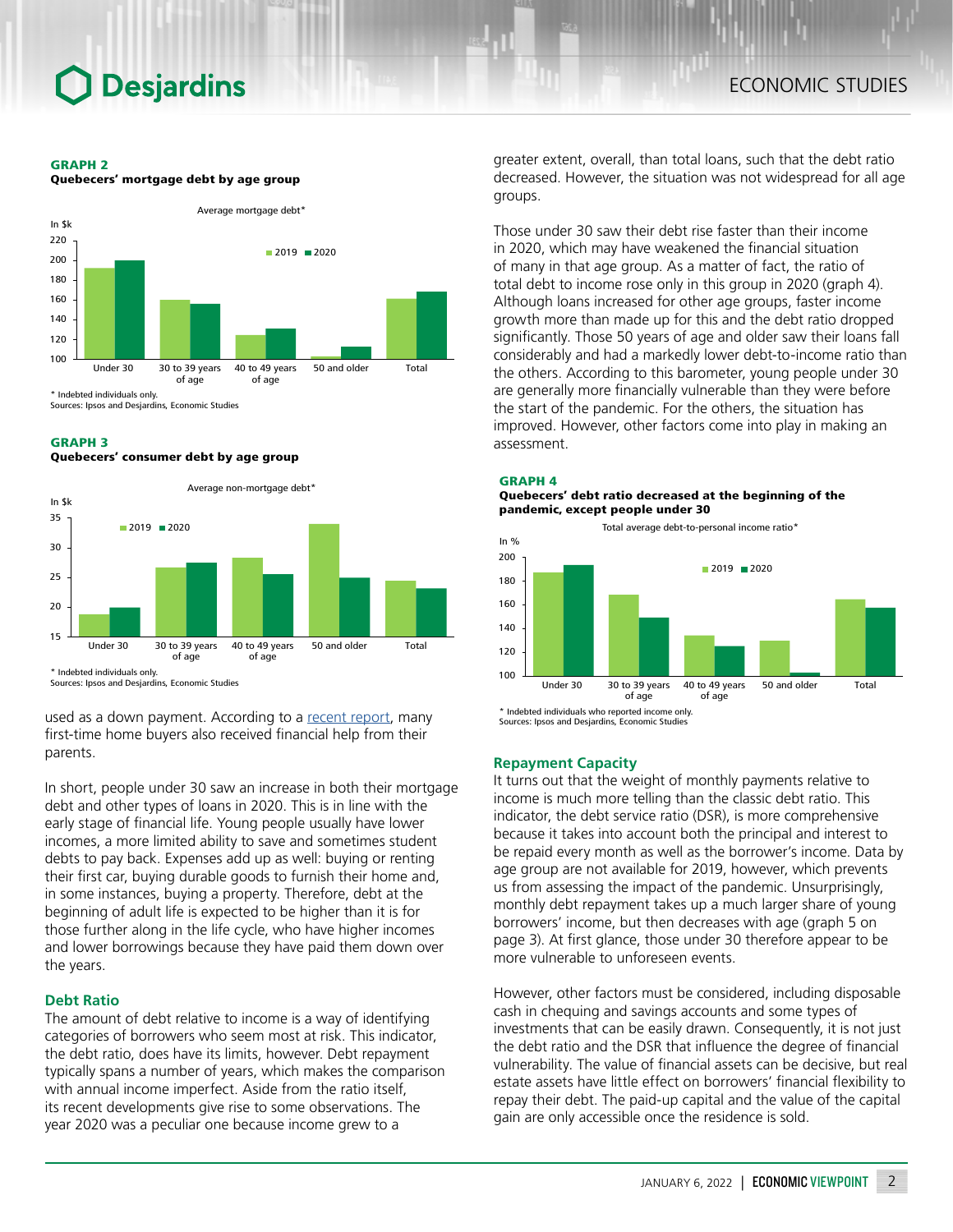## GRAPH 5

Weight of principal and interest payments relative to income among Quebecers: major disparities by age group



**The Financial Cushion Changes Everything for Young People**

Financial assets grew in all age groups during the first year of the pandemic. This is due primarily to the additional savings deposited in financial institution accounts or directed toward new investments and, to a lesser extent, investment returns. Financial asset growth was significant for those under 30 (graph 6), who accumulated over \$40,000 on average, an increase of around 25% in the space of one year. Financial assets even rose twice as fast as debt. In light of this, young people seemed to be in better shape than in the past to deal with the unexpected, even though they had higher debt in 2020. However, the value of these additional savings was partly eroded by the effects of high inflation in 2021.





# **Debt by Income Bracket**

Besides age groups, there were differences in how debt changed depending on borrowers' income. The highest increase, around 15%, was among individuals with an annual income before taxes of \$150,000 or more (graph 7). Their average debt was approximately \$235,000 in 2020, compared to \$96,000 for all borrowers. Given that financial assets are generally higher

# GRAPH 7

Quebecers' total debt by income bracket



Sources: Ipsos and Desjardins, Economic Studies

### GRAPH 8

### Quebecers' financial assets by income bracket



Sources: Ipsos and Desjardins, Economic Studies

when income is higher (graph 8), this group's financial flexibility is usually sufficient if unexpected circumstances arise. On the whole, high earners are therefore not necessarily more vulnerable than they were before the pandemic.

Those with an income below \$30,000 annually also had more debt than the year before. The roughly 10% increase raised the level to close to \$40,000 in 2020. This debt level seems to be concerning with regard to the ability to pay, particularly among those with little savings. Some had to temporarily suspend their debt payments with the relief provided by financial institutions. Their borrowings therefore did not decrease as would normally have been the case. However, some borrowers in all income brackets have found themselves in this situation.

Quebecers with an income between \$30,000 and \$150,000 managed to reduce their debt in 2020. Given that the majority of Quebecers' loans are concentrated in this income range (graph 9 on page 4), this is good news. Nevertheless, this was not enough to offset the increase in the other groups, meaning that average debt rose overall.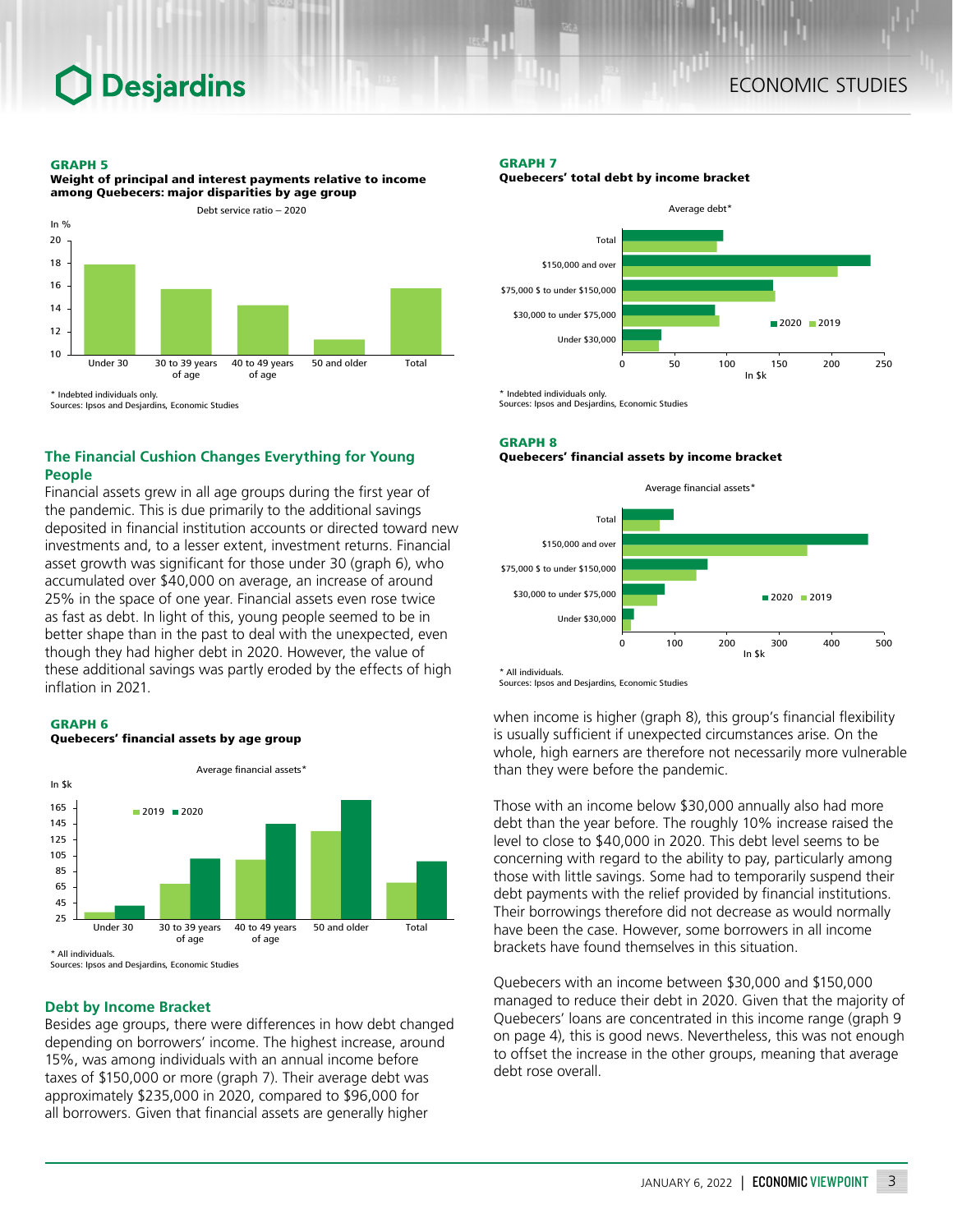# GRAPH 9



Most of Quebecers' debt is held by those with incomes between \$30,000 and \$150,000



The year 2020 was a peculiar one because income grew to a greater extent, overall, than total loans. Quebecers' incomes saw an unprecedented jump of close to 10% in 2020 owing to government support. This caused the debt ratio to decline temporarily (graph 10). However, debt accelerated in 2021, whereas income growth was far weaker as a result of the gradual withdrawal of federal government assistance programs. The debt ratio seems to be on track to reach about 150% in 2021, lower than the pre-pandemic level.

# GRAPH 10

### Quebecers' debt ratio decreased in 2020, but bounced back in 2021



The distribution of the population according to the level of

debt relative to income is a better indicator of risk than the overall ratio. This makes it easier to identify the proportion of Quebecers likely to have repayment difficulties in the event of a significant drop in income and an increase in interest rates. First, approximately 30% of Quebecers have no debt, meaning that they are not very vulnerable financially. Second, more than half of people have a debt ratio below 250%, a fairly low level (graph 11). Roughly 10% of the population has a ratio between 250% and 450%, which typically represents a fairly moderate risk. The [Bank of Canada](https://www.bankofcanada.ca/2021/05/financial-system-review-2021/?_ga=2.123038539.174694561.1639660982-1064457781.1609960470) (BoC) considers the 450% threshold to be high, at least for mortgage debt. Only 5% of Quebecers have a total debt ratio above this threshold.

# GRAPH 11





\* Excludes individuals who reported no income. Sources: Ipsos and Desjardins, Economic Studies

This 2020 distribution is similar to the 2019 one. Consequently, the proportion of at-risk borrowers remained relatively stable during the first year of the pandemic. According to the BoC, the share of new mortgage loans with a loan-to-income ratio above 450% increased significantly in the second half of 2020 across the country. While 2021 statistics are not yet available, the rebound in the overall debt ratio suggests that the situation of many Quebecers has deteriorated and that a growing share now have a higher debt-to-income ratio.

# **A More Comprehensive Assessment**

The amount of debt relative to income is a way of identifying categories of borrowers who seem most at risk. The weight of monthly payments (principal and interest) relative to income is, however, more telling. Statistics Canada compiles this figure for the entire country, but the trend in Quebec is likely similar. The DSR, which reached a record high just before the start of the pandemic, dropped in 2020 owing mainly to the decrease in interest rates (graph 12). Interest paid has been eating into even the smallest share of income since the early 1990s (graph 13 on page 5).





Sources: Statistics Canada and Desjardins, Economic Studies